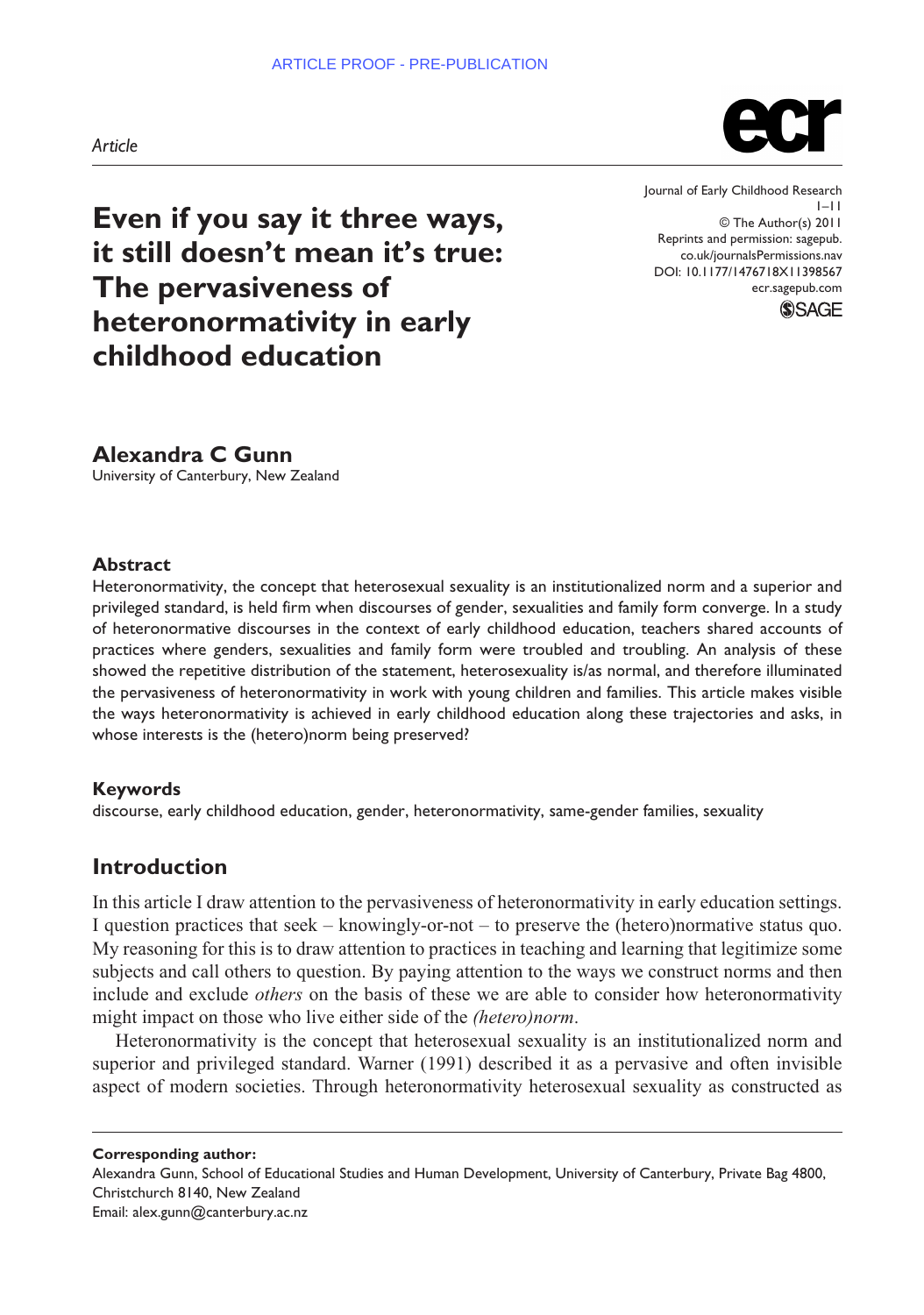natural, as unquestionable, and as taken-for-granted. Achieved via the conflation of discourses that distribute the statement<sup>1</sup> *heterosexuality is (or as) normal*, heteronormativity has consequences for the regulation of children, parents and teachers in early childhood education.

Foucault's (1978) studies into sexuality showed how the construction of *normal heterosexuality* in the West occurred via a convergence of, religious, legal, scientific and medical discourses beginning in the 17th century. Following the construction of non-heterosexual acts as illegal and of homosexuality as immoral, the science and medicine of sexuality marked non-heterosexual sexuality as pathologic and abnormal, achieving in this process a 'new specification of individuals' (pp. 42–43) whose sexuality diverged from the *norm*. The homosexual was born and he, with his afflicted sexuality became other to the heterosexual. Thus notions of normalcy associated with heterosexual sexuality position heterosexuals with their 'normal' form of sexuality as ascendant. This contributes to what Epstein and Johnson (1994) call the 'heterosexual presumption' (p. 198) – the taken-for-granted assumption that everybody will or should be heterosexual. Examining heteronormativity therefore provides insights into the multitude of ways heterosexual sexuality is imposed on us and how we knowingly-or-not impose it on others. In this article I draw on data from a New Zealand study of heteronormativity and early childhood education to make visible such practices (Gunn, 2008), and then I ask, in whose interests do we preserve the (hetero)norm?

### *Three trajectories of heteronormativity in early childhood education*

Heteronormativity draws attention to practices that derive from and contribute to understandings and assumptions about one's gender, sexuality and close interpersonal relationships. Preserving and distributing the statement, heterosexuality is/as normal, heteronormativity in early childhood education most clearly resides in constructions of genders, of sexualities and of the family form (Gunn, 2008). Central to everyday understandings and practices these three phenomena provide the locus for heteronormativity in this domain. Understanding their own and others' genders occupies children's attention greatly in the early years (Blaise, 2005; Davies, 1989a; MacNaughton, 2000), as well as this, teachers and parents invest a great deal in the production of children who are expected to become recognizably male or female (Boldt, 1997; Davies, 1989b). Sexualities, children's growing awareness of their bodies, of processes of reproduction, of intimacy, and concern about children's safety with respect to these aspects of life informs and shapes practices in early childhood education (Essa and Murray, 1999; Honig, 2000; Jones, 2003, 2004; Tait, 2001). And finally notions of family have significance for early childhood educators' work. In Aotearoa New Zealand, policy and practice frameworks for early childhood education have long been informed by models of human development that respect and rely upon family expertise (Ministry of Education, 1990, 1996a, 1996b, 2008). Teachers have striven over many years to work in ways that promote partnership and trust between families, homes and education settings (Dalli, 1999, 2001; Epstein, 1995; Gunn et al., 2006; Mitchell, 2003; Mitchell et al., 2006). But, the norms and taken-for-granted assumptions associated with notions of family, sexuality and gender are closely entwined with the statement heterosexuality is/as normal. By observing how the statement of heteronormative discourse becomes dispersed along and between these three trajectories we can begin to comprehend just how pervasive a discourse heteronormativity is.

## *How is heterosexuality entwined with dominant notions of genders, sexualities and family?*

Practices in early childhood education that produce children as gendered also work to produce them as heterosexual. I found this in my own formal teaching history when I entered into the study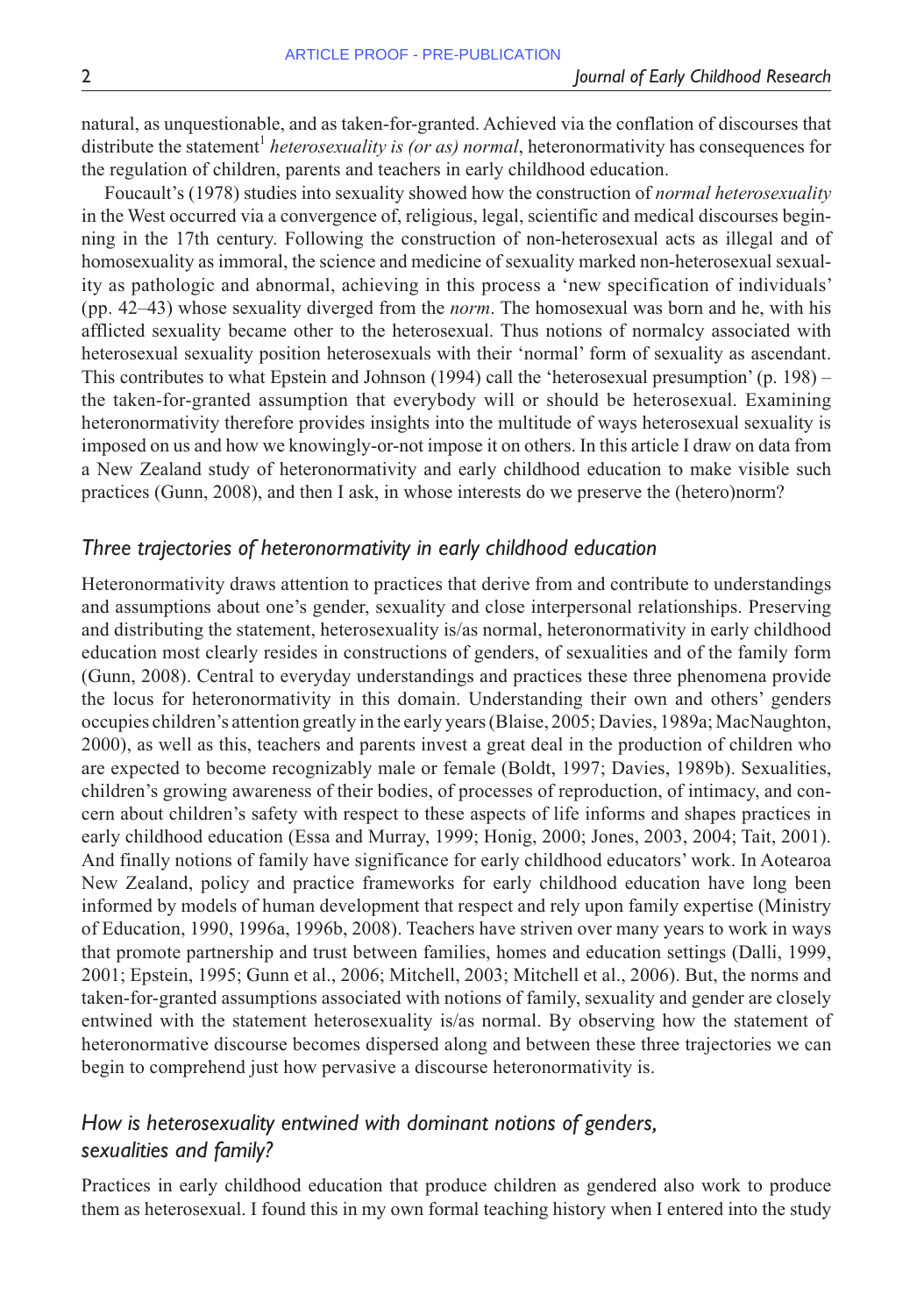of early childhood teacher education during the late 1980s. Once a student I learned two competing accounts of gender development: that one's (male or female) gender was either innate or learned (Skolnick, 1986; Smith, 1986). Whilst my frameworks for comprehending gender are now elaborated, when as a teacher educator I ask students of today, 'what is gender? And, how it is come by?' the same ideas I learned are parroted back to me. Dominant biological and social learning theories of gender prevail to both challenge and confirm each other. A main point of agreement, related to the statement heterosexuality is/as normal, is that gender is something an individual *has*: an enduring and stable aspect of one's identity, essentially male or female, that emulates the natural world order, balances with its opposite, and which is necessary for the survival of humankind. Here gender conflates with notions of sexuality and reproduction (Cameron and Kulick, 2003) and the heterosexual matrix, that 'grid of cultural intelligibility through which bodies, genders and desires are naturalised' (Butler, 1990: 151) is in play. The idea of heterosexuality is/as normal is quietly asserted as gender and sexuality are fixed to each other and viewed as continuous and collapsible categories (Sedgwick, 1994).

I learned about sexuality development from multiple domains. Medicine provided evidence of all the ways (hetero)sexuality could become afflicted (de Cecco, 1987; Foucault, 1978), and prescribed remedies and interventions designed to heal it; psychiatry brought to life the homosexual who was thought pathologic and potentially paedophile (Foucault, 1978; King, 2004); and Freud (1925) provided a barely contested trajectory of normal sexuality development which always and inevitably resulted in the heterosexual adult. Freud's ideas helped assert the orthodoxy of the sexual child (Tait, 2001) and worked to define, within developmental psychology what the norms of development concerning that child were to be (see for example, Honig, 2000; Skolnick, 1986). Between these domains, the statement heterosexuality is/as normal, was continually and quietly asserted.

Finally, dominant family constructions in the West have privileged the nuclear family form over all others and this too is implicated with heteronormativity. Foucault (1978) described how this kind of family became valued for both its reproductive functions and for its capacity to engage in middle-class productivity. He argued that the nuclear family was an absolute necessity in the development of modern capitalist societies. The traditional patriarchal and later contemporary nuclear family (which may have shifted the power relations between men and women but which still relied on the assumption that there would be men and women parents of children) came with an assumption that all children would inevitably have two opposite gender parents, biologically or legally connected to them. Thus, dominant conceptualizations of the family (and within this, parents) work effectively to disperse the statement, heterosexuality is/as normal.

Yet it gets more complex because when we consider the ways ideas in each of these domains merge and cross – the nuclear family and its gender assumptions; the notion of normal (heterosexual) sexuality development leading to men and women who will desire members of the opposite gender and produce children together; gender conflating with sexuality; stereotypes about gender and sexuality – as Figure 1 shows, the picture is far more revealing for the ways the statement heterosexuality is/as normal is quietly and steadfastly preserved.

Figure 1 represents the multiple and complex ways the norm of heterosexual sexuality is produced and maintained along and between the trajectories of gender, sexualities and family formation. Foucault (1978) argues that norms lay claim to power and that they are evident in the ways power is exercised on and in people's bodies. People do things to us and we do things to ourselves so that we can be recognized and recognizable to each other as subjects of a kind. Our methods of dress, the words we use, how we move our bodies, the changes we make to how we present ourselves, these are all representations of the way power helps us to be. Therefore the norm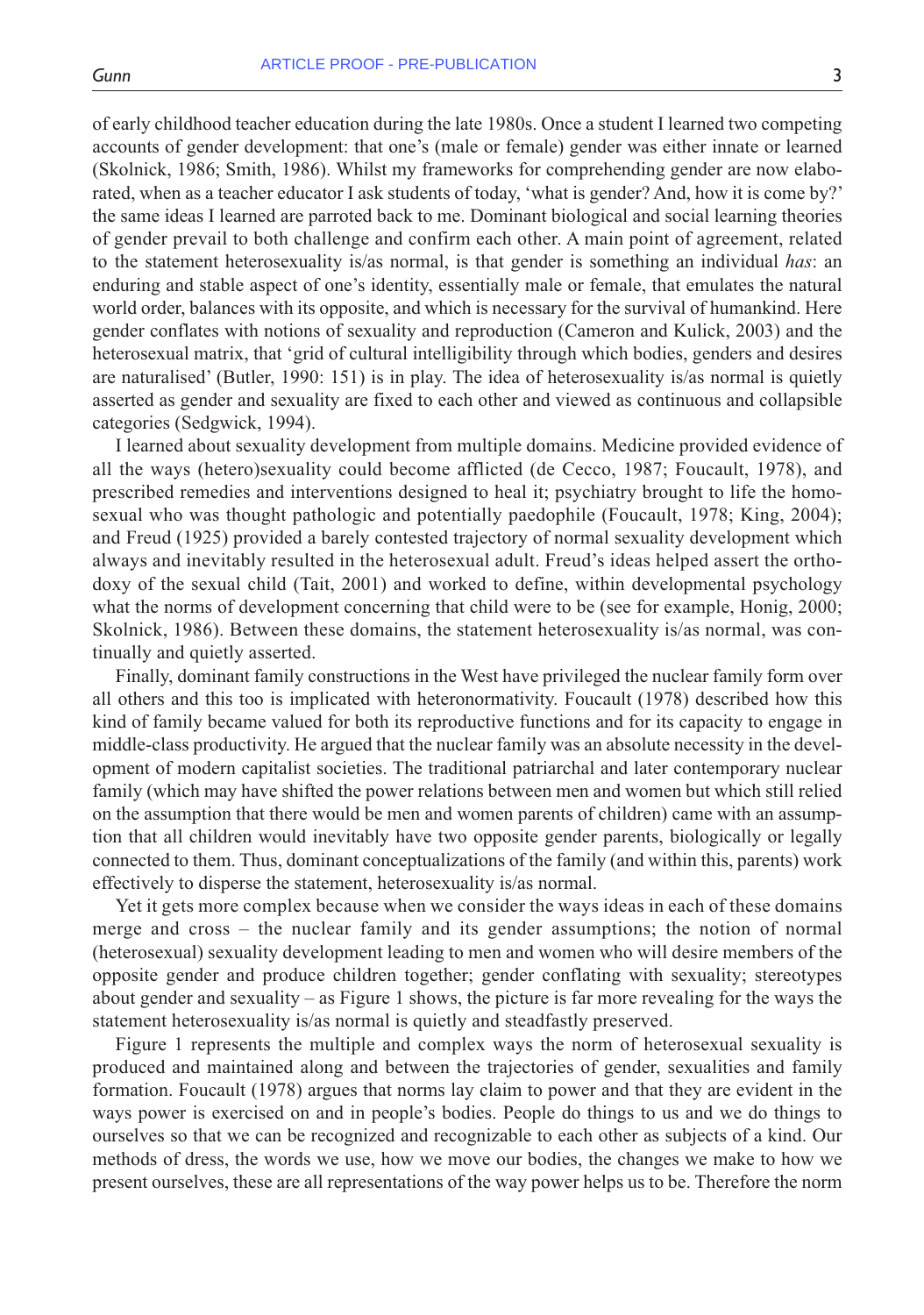

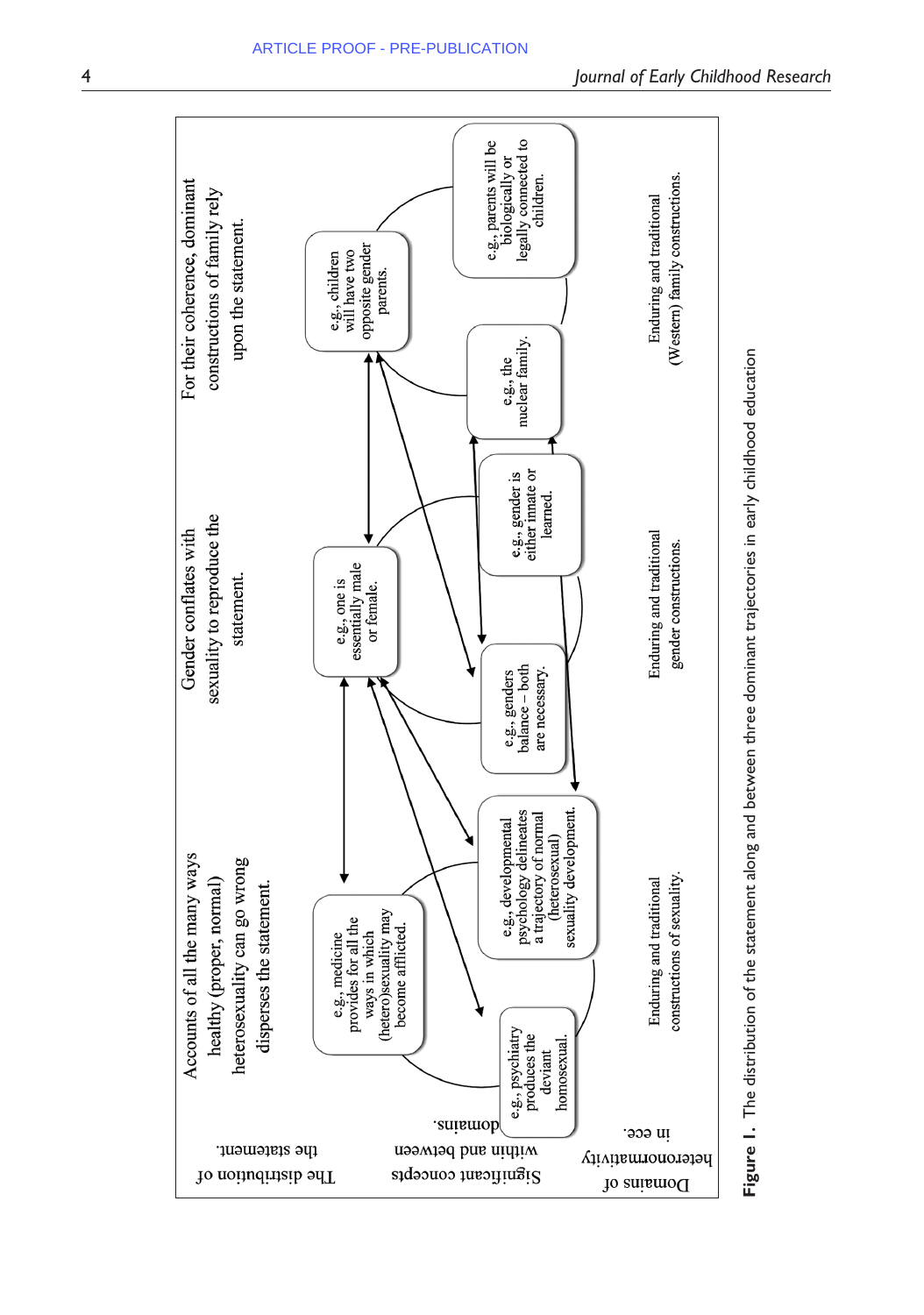brings with it principles of both qualification and correction. What counts as normal is always linked to a positive technique of intervention and transformation. So, does and if so how does this play out in everyday practice between teachers, children and others in early childhood education?

## **The study**

The study that this articles reports on sought to explore the discursive production of heteronormativity in New Zealand early childhood education (Gunn, 2008). In keeping with Foucault (1969, 1978) the study was concerned with both historical and present-day questions. How did heteronormative discourses shape understandings of and in early childhood education during New Zealand's 20th century? How are heteronormative discourses confirmed and resisted in the present day? A methodological framework combining genealogy and ethnography guided the investigation. The approach was formative: genealogy informed ethnography and an initial focus group interview and analysis guided subsequent interviews and analyses. Data sources were texts: historical and present day policies, legislation and writings considered influential to the development of early childhood education in New Zealand were combined with present-day focus group interview transcripts and reflective journals for discourse analysis.

### *Participants*

I set out to recruit up to five teachers to each of three participant groups: queer allies (teachers who worked with children and families and who did not identify as lesbian, gay or bisexual), queer teachers (lesbian, gay and/or bisexual teachers who worked in centres with children and families) and teacher educators (whose sexuality, for the purposes of recruitment, was unremarked<sup>2</sup>). I formed the groups in this way for manageability purposes and to allow heteronormativity to be spoken about from divergent subject positions. This structure also provided a mechanism for members of participant groups to build confidence with like participants, and to speak about heteronormativity, heterosexism and homophobia in ways that made sense to them before joining with other participants to engage with the topic. The safety of all participants was paramount to the research design, and for the non-heterosexual teachers in particular, I wanted to provide a way for them to begin their participation in the study in the assumed relative safety of 'like' peers.

Snowball sampling secured the participation of 14 teachers (four in the queer allies group, five in each of the queer teachers and teacher educators groups). Based on information I had supplied about the participant groups, participants self-selected into these. When the study began I knew or was known to all but three of the participants. Our relationships had formed in a range of contexts, through my capacity as early childhood teacher colleague, teacher educator, lesbian parent and/or education researcher.

### *Procedures and approach to analysis*

The participant groups met independently of each other twice, and then in a final combined focus group interview and workshop. This meant that participants took part in three rounds of focus group interviews where issues of heteronormativity, homophobia and heterosexism were explored with increasing depth. Transcripts of the interviews were produced and subjected to discourse analysis. A close reading of them sought to identify instances where heteronormativity was *in play*. Heteronormativity was considered in play whenever heterosexual sexuality was constituted in some way as normal, as healthy, as proper, or as a standard to attain. Such constructions asserted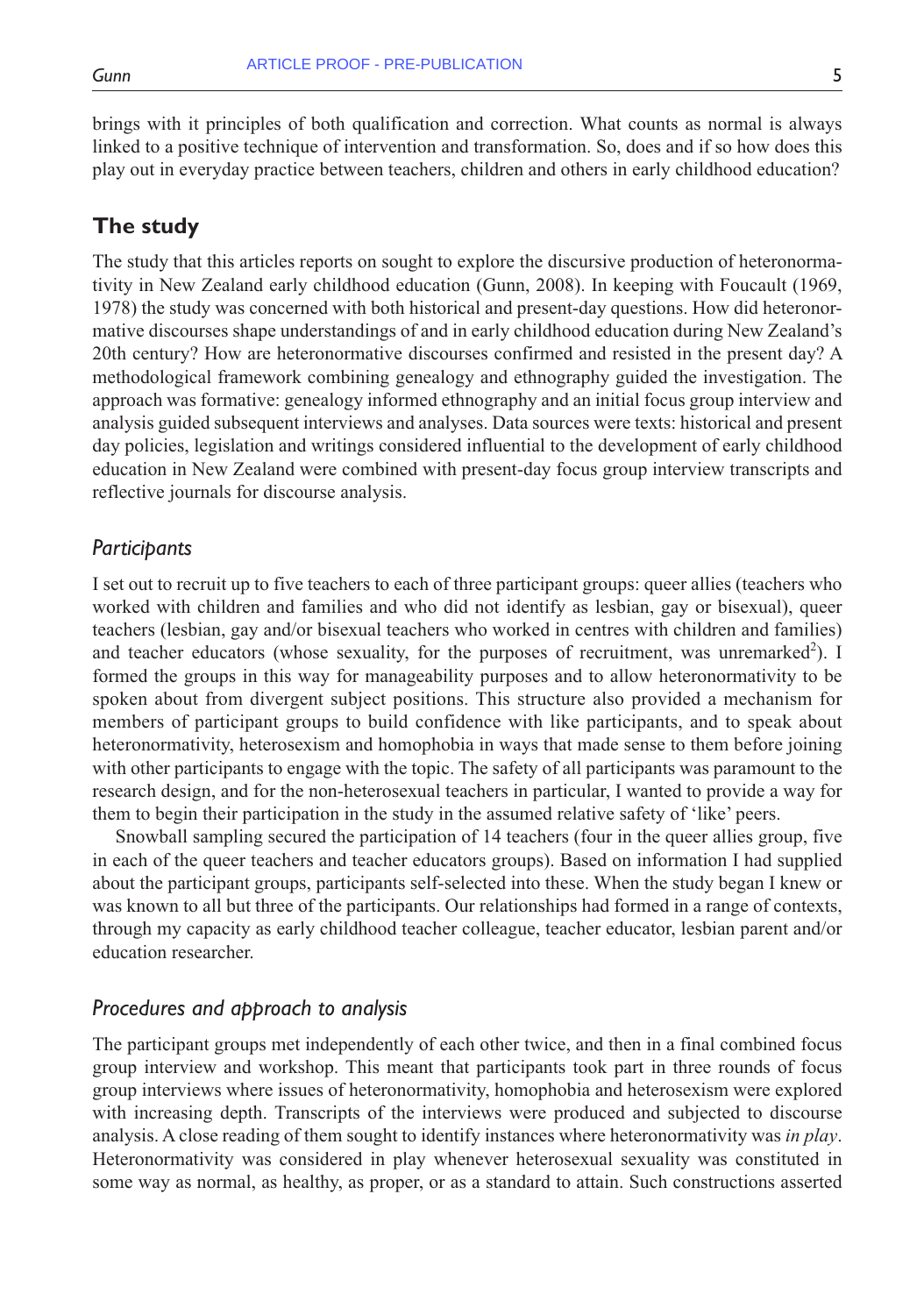the statement: heterosexuality is/as normal. Through this analysis an account of the pervasiveness of heteronormativity in early childhood education was perceived.

## *Ethics*

The study received approval from the University of Waikato and adhered to all the usual ethical requirements including the requirements for informed consent, voluntary participation and confidentiality. Provisions for anonymity were made; real names and other identifying information have not been used in the reporting of the study.

## *Limitations*

To illustrate the pervasiveness of heteronormativity in early childhood education, this article draws selectively from the range of data reported in a study of how heteronormativity shapes practices in the field (Gunn, 2008). The data therefore are not the only examples gathered of how heteronormative discourse works to authorize and marginalize particular subjects in early childhood education. They do however most readily show how the minutiae of everyday practice can access and mobilize dominant and normative discourses along the trajectories of sexualities, genders and family form, even if unintended.

# **Findings and discussion**

In this section of the article and to demonstrate the manner in which the statement of heteronormative discourse is distributed I discuss evidence of the constructs represented in Figure 1 as they were produced in the context of my study. Three participant discussions from the empirical phase of the study have been selected to illustrate how practices in early childhood education regularly access and mobilize heteronormative discourses.

## *'All they hear is sexual, sexual, sexual'*

These data reflect how heteronormativity is perpetuated via dominant constructions of sexuality development in early childhood education. The comment, 'all they hear is sexual, sexual, sexual' came from a teacher who was talking in her focus group interview about what happens in her centre when teachers try to talk with parents about children's bodily play. Pat said:

When you talk to parents about sexual play or sexual curiosity I try to find other words because as soon as you say sexual they just,

Rona: it freaks them out,

Pat: they freak out. They're feeling like something's going wrong . . ., we have the resources that have the little thing that talks about norms and what children may do at certain ages . . . and you provide them with that, and when you first discuss it . . . they're not hearing you, all they're hearing is sexual, sexual, sexual, and then they take these two pieces of paper away and come back and go, 'oh wow, it was quite reassuring to know that this and this and this occurs' . . .

I find Pat's comment about 'finding other words' provocative, it calls to mind many other discourses associated with notions of childhood, sexuality, innocence and maturity but for the purposes of this analysis it is the comment about 'norms' and 'ages' that illustrates an imposition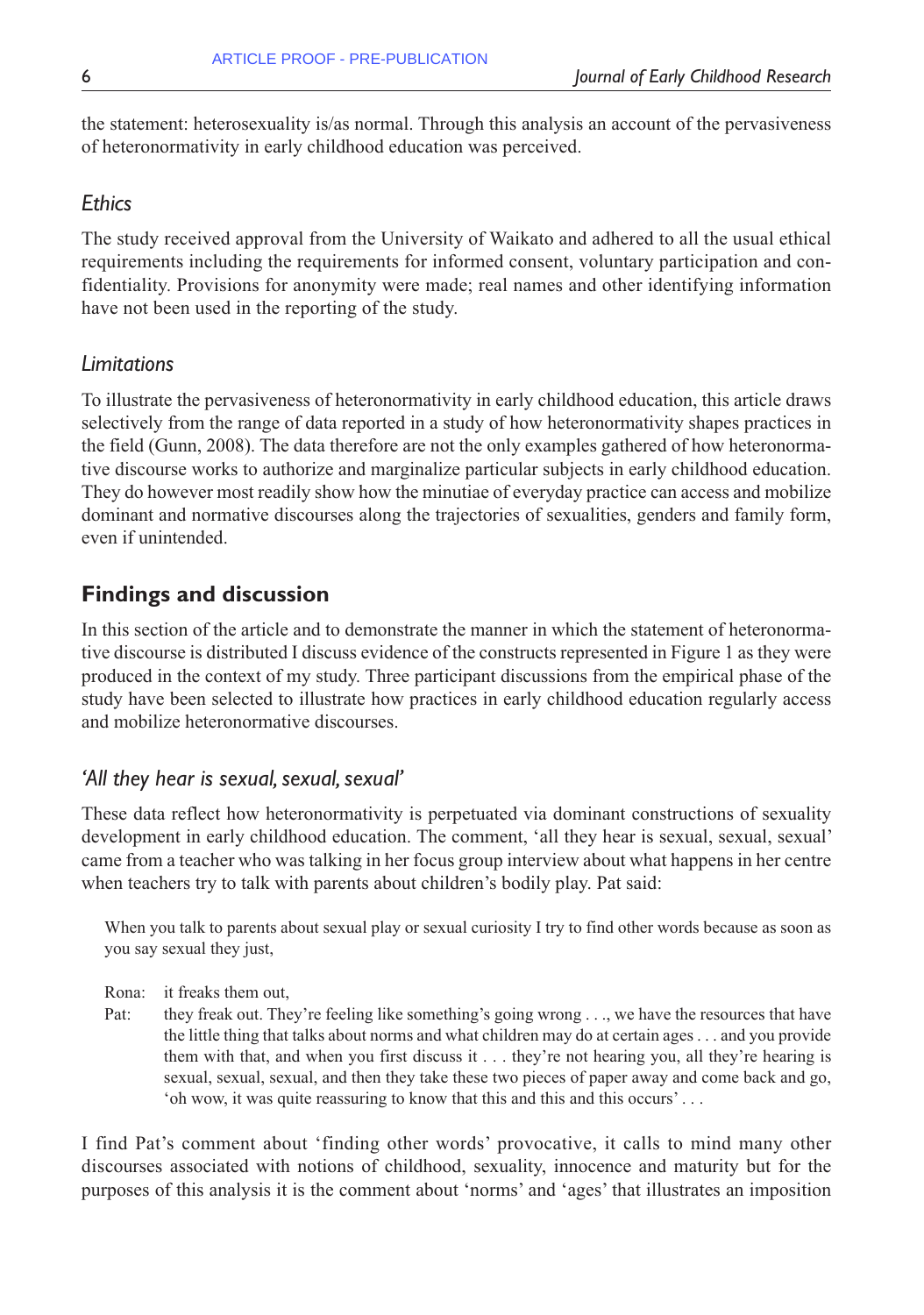of heterosexuality on children.<sup>3</sup> As discussed earlier, norms about psychosexual development were established by Freud whose work in this domain became one of several prominent regulatory discourses about children's sexuality in the West. Freud argued that if the *Oedipus complex* is successfully resolved in both early childhood and adolescent periods of development then this will contribute to the development of conscience and adult heterosexual sexual identity. The developmental discourse inherent in Pat and Rona's 'pieces of paper' impose an expectation of heterosexual sexuality on the children in their care. It successfully assists parents to do the same. No contestation of the developmental discourse is evident in how Pat describes the parents' responses to the resources, quite the contrary, they are seemingly reassured that the normal developmental trajectory is being adhered to by their curious child.

### *'Boys and men wear kilts in Scotland'*

In this second data extract we see teachers actively re-framing a child's expression of boy inconsistent with expected and normative performances of masculinity. The re-framing of the gender performance achieves the boy as normal because through it he is able to be read as performing an arguably valorized form of masculinity from another cultural context – it is called, 'boys and men wear kilts in Scotland'.

In the context of their first focus group discussion Rose, a teacher educator, spoke of an account whereby student teachers had talked in her class about the supposed acceptance of a boy child's non-traditional gender performance in the early childhood centre. Rose relayed her student's comments:

There [is] one boy child, four years old, always dresses in pink dresses and comes in his pink dresses from home with his handbags and his high shoes . . . we think the parents are brave to allow this . . . [Of her students' Rose said], they all love it when the boy has a kilt on because then all of the teachers can safely say, 'What a wonderful kilt, boys and men wear kilts in Scotland.'

Later in the interview, another teacher educator Dan, reflecting on Rose's account said, 'I've heard this, there's a child coming to the centre in women's clothing and they dress, yeah, so I've heard the same thing, they dress him in a kilt, yeah . . .'

While there is possibly a key difference between these teacher educators' accounts of practice (in one centre the teachers welcomed the child's parents practice of dressing their son in a kilt, in the other, it may be the teachers themselves who are reported to have dressed the boy differently) it does seem that in both instances there is something troubling about the boys' gender performances as described. We are first alerted to this in Rose's account because of the way the student teachers are reported to have talked about their child's parents as *brave*. Framing the parents actions in this way immediately alerts us to the fact that there must be some transgression of a standard, expectation or norm occurring – why else the need for their bravery to be recognized? There is something wrong with this boy's preferred expression of gender; could it perhaps be an early indication of arrested sexuality development? However, a way to accommodate both the boy's desires and to have him meet expectations of how boy's should dress is found – if he comes to the centre wearing a 'dress' of another sort: a kilt. Of course, a kilt is not a dress, but it seems close enough to placate the teachers and to achieve the boy's gender performance as normal. If the boy wears a kilt to the centre his teachers have a way of safely acknowledging his dress preferences but also a way of preserving notions of proper masculinity and therefore assumed heterosexual sexuality. This is where the heteronormativity resides. By dressing a boy in a kilt, the teachers (or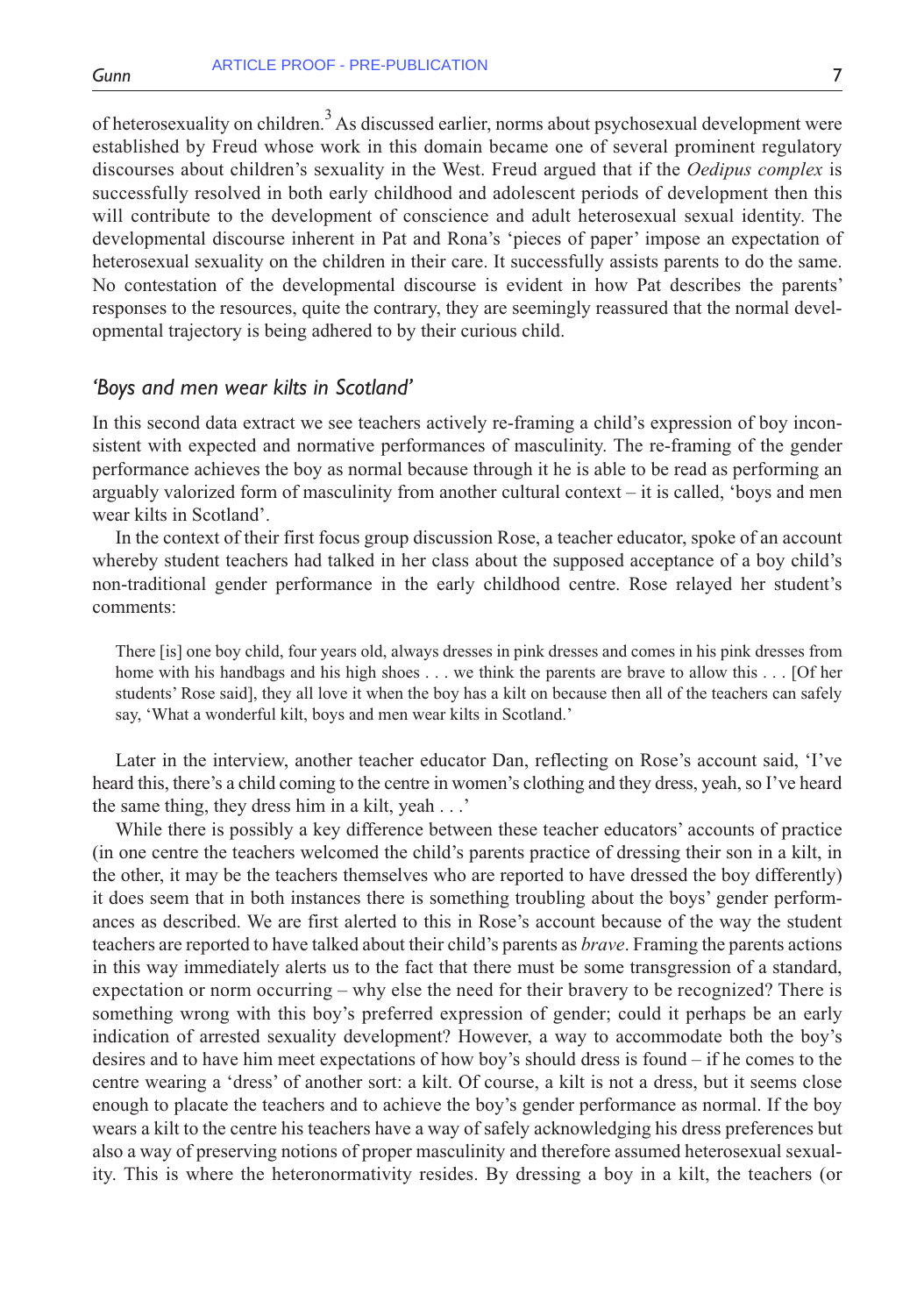parents) normalize his gender performance and the boy's 'kilt/dress/skirt' wearing can safely be understood as an expression of a proper sort of masculinity and even more than this perhaps, as an expression of ethnic identity or cultural heritage and awareness too.

### *'My mummy said it doesn't matter'*

The third trajectory along which heteronormativity moves in early childhood education concerns the family. The data I draw on to illustrate this aspect of Figure 1 shows children as able to both perpetuate and resist heteronormativity in their everyday play. In it a teacher from a queer teachers' focus group interview reports on some play in which one child challenged a same-gender marriage script that was being enacted by two girls. Andy recalled:

Two girls were playing and there was a boy as well, and they were wanting to do dress ups and have a wedding. The boy thought that he was getting married but it was going to be just the two girls and he got quite upset and threw a bit of a hissy-fit about the fact that the two girls were going to be getting married together, and told them that they couldn't . . . One of the girls … went on to say, 'my mummy said it doesn't matter whether it's two boys or two girls, just as long as you love each other …'

Here we have a construct of the family, that according to the boy, is outside of the (hetero)norm. Not only can he not imagine a place for himself in this play – he is the boy, he expects to be the groom – he can't actually accept his peers' construct of a same-gender marriage and inherent to this a same-gender headed family, he refuses them. Fortunately one of his peers understands, on good authority, that it's not only possible to love each other as a couple if you're of the same gender, but that you're actually able to 'get married' and if you want to, to form family together. The heteronormativity is successfully resisted. The boy's construct however precludes his ongoing participation in the play beyond the wedding reception. Andy went on to describe how he ended up a part of the script but that he didn't stay long wandering off, as his peers continued with their game. What these data show is twofold: it illustrates how heteronormativity is perpetuated by children in curriculum, and also how it plays out in relation to dominant constructions of family in fleeting but not so subtle ways.

### *Maintaining the (hetero)norm*

The kinds of practices highlighted in these data reflect the everyday methods by which heteronormative discourse disperses the statement 'heterosexuality is/as normal' in early childhood education. In each of the practices described, heterosexuality is constructed as a normative standard with heterosexual sexuality repeatedly constructed as a norm while variations to this are constructed as 'other'. Comprehending the maintenance of such norms is important if we are to fathom just how pervasive a discourse heteronormativity is.

As discussed earlier, where norms are asserted there is a shifting of power through the body. What counts as normal is always, in Foucault's (1978) terms, associated with principles of intervention and transformation. We shape ourselves and are shaped in relation to ascendant norms so that we can recognize and be recognizable to each other as subjects of a kind, woman, lesbian, mother, etc. We saw this in the reported data when for instance the skirt/dress/kilt wearing boy/s were subjected to intervention. Adults worked to normalize troubling gender performances by dressing the children in a particular way, transforming the meaning of the dress choices, and rewarding the children for this: 'the teachers love it because they can safely say . . .', reported Rose. In contrast, the boy in Andy's account was unable to recognize a place for himself in the family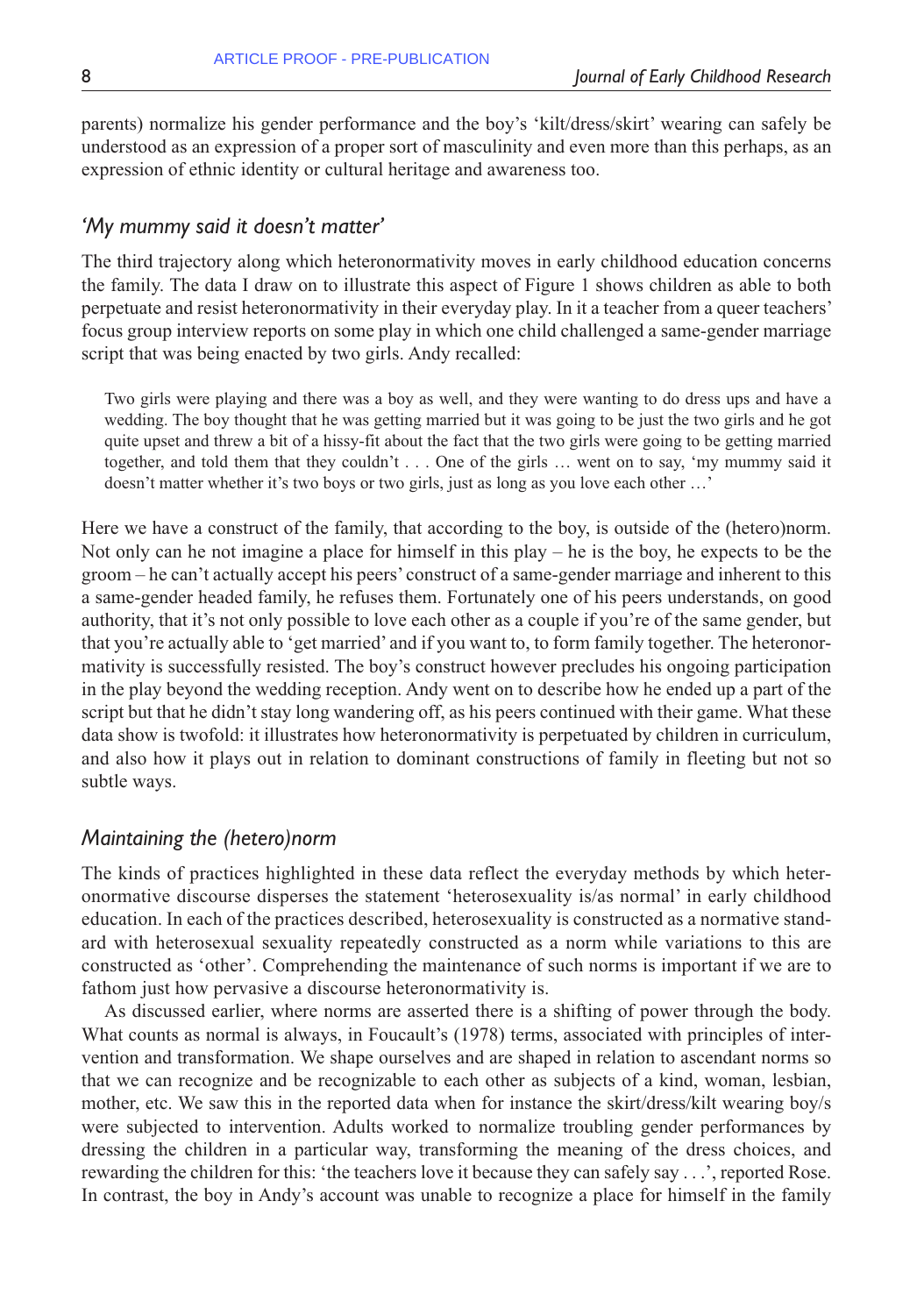play that didn't have him occupying the position of groom and potential husband. Unable to claim the subject position available to him in his discourse of the family, he left the play and opportunities to expand his discursive frameworks for what might constitute family (beyond exposure to his peers' play) were lost.

Norms not only define how one may have a hold over others' bodies, but they govern how one may work to perfect his or her own – hence they connect with notions of power, correction, surveillance and discipline. Recall the norms and ages/stages handouts that teachers in Pat's account referred to? These spelt out what normal sexuality development looked like and therefore supported adults to watch for, encourage, reward and expect that trajectory of normal (heterosexual) sexuality development. Unable to access alternative discourses of sexuality development, the (hetero)norm prevailed. A significant emphasis within Western early childhood education has been historically to promote normal and healthy child development: in the case of sexuality development we have constructed this to mean heterosexual sexuality.

It remains to therefore to ask, in whose interests are such practices working? As this article has shown, heteronormativity is a pervasive discourse within the context of early childhood education. The data attest to ways in which we see and experience the repetitive constitution of heterosexuality as a taken-for-granted, imposed upon others, assumed and expected norm. It is difficult to disentangle ourselves or anyone from the effects of heteronormativity because notions of gender, of sexuality and of family, with which heteronormativity conflates, are prominent in our early childhood field. Heteronormative discourse implicates and impacts on us all because as Atkinson (2007) reminds us, and everybody knows, heterosexuality just is. For the times we are constructed as normal through this discourse, it works just fine, but what happens to your sense of self, your view of the world and your interpretations of reality if or when your identities shift? Or, what if you are a child of same-gender parents, or if you're a parent of a child not biologically or legally related to you, or if you're a teacher whose significant relationships are with people of the same gender as you? Are the interests of these children, families, teachers being preserved through heteronormative discourse? I think not. Therefore it is in all our interests to raise awareness of how we are authorized or marginalized by heteronormative discourses because it is only by seeing how we are complicit with or othered by them that we begin to desire and work for something else.

## **Conclusion**

This article attests to the complex and overlapping ways in which heteronormativity permeates our work with children and families in early childhood education. As demonstrated, heteronormativity in early childhood education readily resides in dominant constructions of genders, sexualities and the family form. The data reported show the dispersal of the statement heteronormativity is/as normal in complex ways: observed in interventions by teachers and parents that re-frame gender performances which contravene traditional understandings of masculinity; seen in the imposition of heterosexuality on children by expecting of them so called 'normal' trajectories of development; and holding to conceptualizations of the family that privilege nuclear family norms – these data provide an insight into the pervasiveness of heteronormativity in early childhood education.

#### **Notes**

1. Foucault's (1969) description of discourse involves the *statement*: a component of discourse that establishes relational fields amongst discourses (Danaher et al., 2000). Dreyfus and Rabinow (1982) comment that the statement 'is neither an utterance nor a proposition, neither a psychological nor a logical entity, neither an event nor an ideal form' (p. 45), rather it is a function that involves units (sentences or propositions) of grammar or logic and relates them to a field of objects which opens for them a number of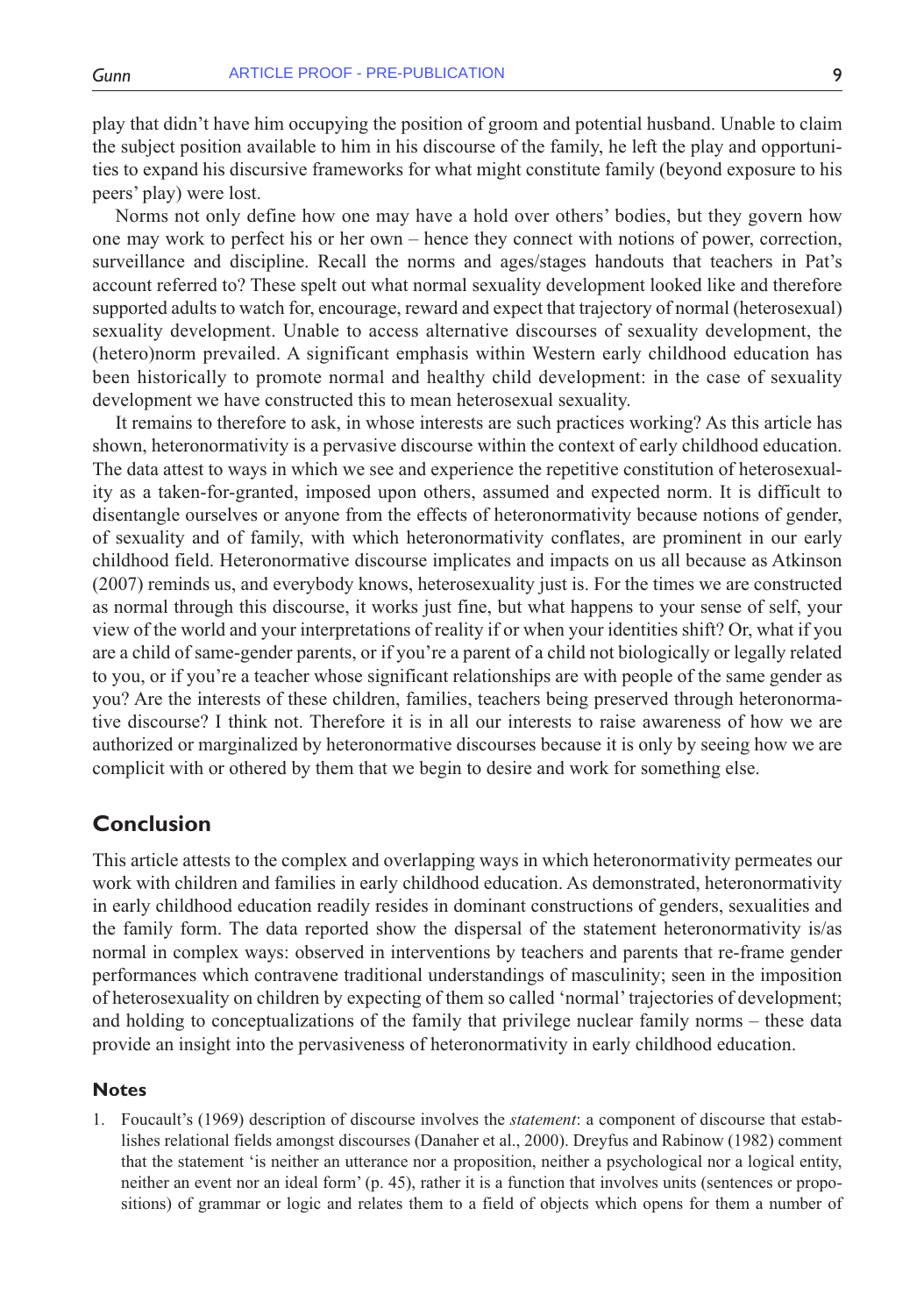possible subject positions (Foucault, 1969). Distinguishing statements is a way of understanding verbal performances, 'of dissociating their complexity, or isolating the terms that are entangled in its web, and of locating the various regularities that they obey' (Foucault, 1969: 121). Thus discursive formations can be analysed in four directions: for the way the produce objects; for the way they produce subjects; for the formation of concepts, key terms and ideas within a discipline; and for the formation of strategic choices. The statement of heteronormative discourse is 'heterosexuality is/as normal'.

- 2. As the participant groups were established in the first instance for the purpose of having heteronormativity spoken about from the subject positions of queer teacher, queer ally, teacher educator it was unnecessary to recruit participants to the teacher educator group with sexuality needing to be stipulated. As it eventuated, this participant group contained both heterosexual and non-heterosexual men and women teacher educators.
- 3. The document to which Pat and Rona refer was not collected however it was however clarified with the teachers that it was a typical account of 'normal' sexuality development such as that found in published child protection resources for New Zealand early childhood services. An example is the 1990 *Feeling Safe* (The Child Alert Trust) resource that includes photocopy masters of handouts for teacher and parents one of which is titled 'What's normal?'. The handout describes indicators of 'normal sexual behaviour' and 'sex play' for children aged two to six years and includes descriptions of 'customary [behaviours] in normal, unmolested, well adjusted and well brought-up children'. Reflecting a developmental trajectory for sexuality development, the document and others like it that take up a developmental discourse, reassert the heterosexual presumption and therefore heteronormativity, because the discourse presumes that normal sexuality development will always and inevitably lead to adults who are heterosexual.

#### **References**

- Atkinson E (2007) Speaking with small voices: Voice, resistance and difference. In: Reiss M, DePalma R and Atkinson E (eds) *Marginality and Difference in Education and Beyond*. Stoke on Trent: Trentham Books, 15–29.
- Blaise M (2005) A feminist poststructuralist study of children 'doing' gender in an urban kindergarten classroom. *Early Childhood Research Quarterly* 20(1): 85–108.
- Boldt G (1997) Sexist and heterosexist responses to gender bending. In: Tobin J (ed.) *Making a Place for Pleasure in Early Childhood Education*. Ann Arbor, MI: Edwards Brothers Inc., 188–213.
- Butler J (1990) *Gender Trouble: Feminism and the Subversion of Identity*. New York: Routledge.
- Cameron D and Kulick D (2003) *Language and Sexuality*. Cambridge: Cambridge University Press.
- Dalli C (1999) Starting childcare before three: Narratives of experience from a tri-partite focus. Unpublished doctoral thesis, Victoria University of Wellington, Wellington NZ.
- Dalli C (2001) Starting childcare. What it means for children, mothers and teachers. In: *Early Childhood Folio 5: A Collection of Recent Research*. Wellington: New Zealand Council for Educational Research, 5–18.

Danaher G, Shirato T and Webb J (2000) *Understanding Foucault*. Crows Nest, NSW: Allen & Unwin.

- Davies B (1989a) *Frogs and Snails and Feminist Tales. Preschool Children and Gender*. Brisbane: Allen & Unwin Pty Ltd.
- Davies B (1989b) The discursive production of the male/female dualism in school settings. *Oxford Review of Education* 15(3): 229–241.
- de Cecco J (1987) Homosexuality's brief recovery: From sickness to health and back again. *Journal of Sex Research* 23(1): 106–129.
- Dreyfus R and Rabinow P (1982) *Michel Foucault: Beyond Structuralism and Hermeneutics*. Chicago, IL: The University of Chicago Press.
- Epstein D and Johnson R (1994) On the straight and narrow: The heterosexual presumption, homophobias and schools. In: Epstein D (ed.) *Challenging Lesbian and Gay Inequalities in Education*. Buckingham, UK and Philadelphia, PA: Open University Press, 197–230.
- Epstein J (1995) School/family/community partnerships: Caring for the children we share. *Phi Delta Kappan*  76(9): 701–712.